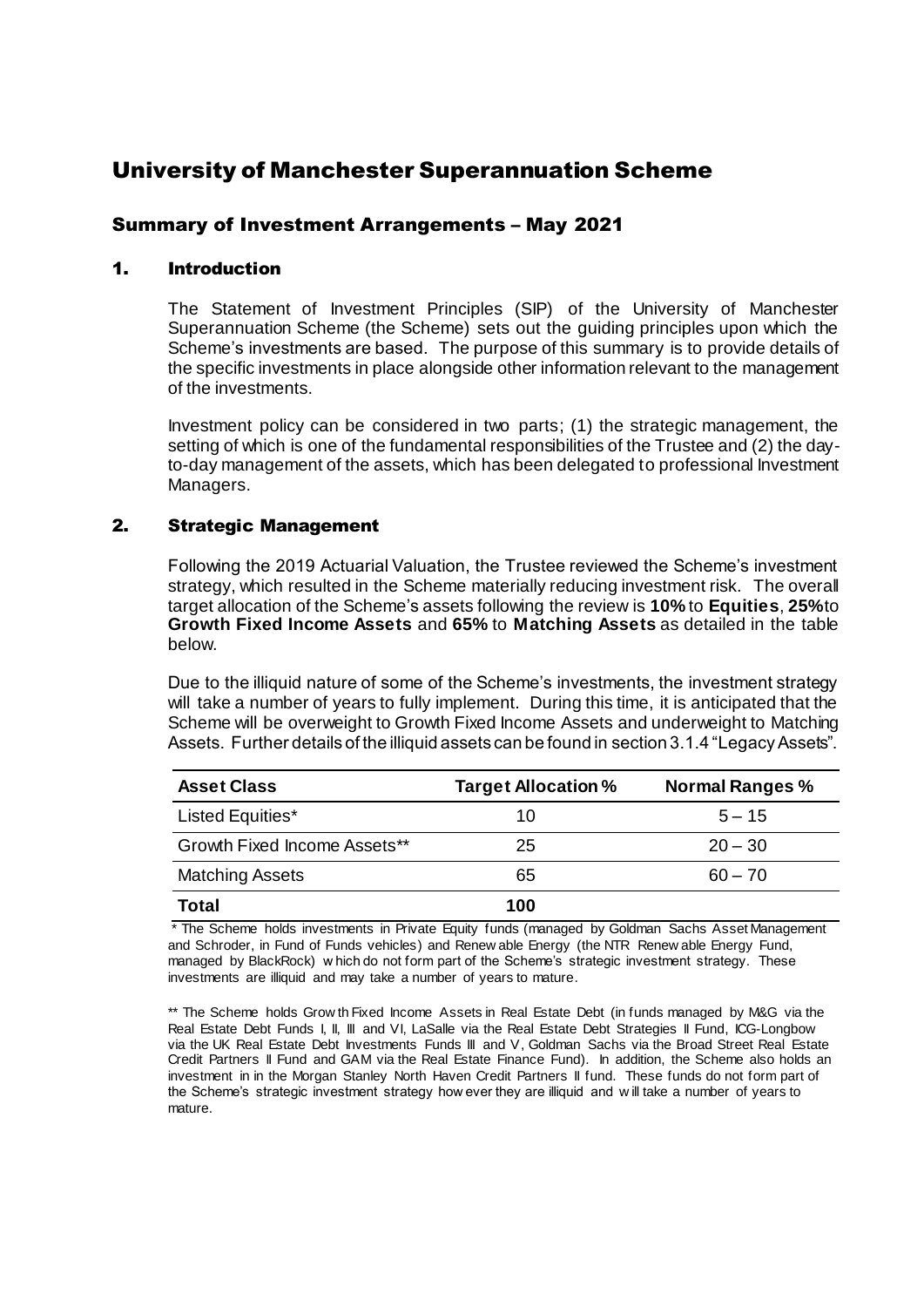**Equities** (or growth assets) are assets that generate expected returns above risk free rates through holding shares in listed companies. These can include public and private equities, and infrastructure equity.

**Growth Fixed Income Assets** (or cashflow generative assets) are those that typically generate cashflows, some of which are inflation-linked, similar to the Scheme's liabilities, but also offer a yield above gilts. These can include high yield bonds, emerging market debt, private debt, loans, and secured income property.

**Matching Assets** (or defensive assets) are those that share some characteristics with the Scheme's liabilities. These can include Liability Driven Investments (LDI), investment grade corporate bonds and cash.

There is no automatic rebalancing between the various asset classes. The Investment Committee will keep the Scheme's overall asset allocation under review and has delegated authority from the Trustee board to instruct the Investment Managers to implement any changes to the assets, within the normal ranges set out above, that it deems appropriate.

Cashflow available for investment will be invested after taking advice.

# 3. Day to day management of the assets

The Scheme's Investment Managers are regulated by the Financial Conduct Authority. As required by the Financial Services and Markets Act 2000, the Trustee has entered into agreements with the Scheme's Investment Managers. The agreements provide important protections for the Scheme and for the Trustee. They also set out the terms under which the assets are managed; the investment brief, guidelines and restrictions under which the Investment Managers work.

#### **3.1 Appointed Investment Managers**

#### **3.1.1 Public Equities (c.10% of portfolio)**

The Trustee delegates the day to day management of the Scheme's public equity allocation to the following Investment Managers:

- Stewart Investors: Worldwide Sustainability Fund c. 5% of portfolio.
- **IMPAX Asset Management: Global Equity Opportunities Fund c. 5% of** portfolio.

## **3.1.2 Growth Fixed Income (c.25% of portfolio)**

#### **Property – 10%**

Exposure to property is achieved via the M&G Secured Property Income Fund, the LGIM LPI Income Property Fund and the Aviva Lime Property Fund. The objective of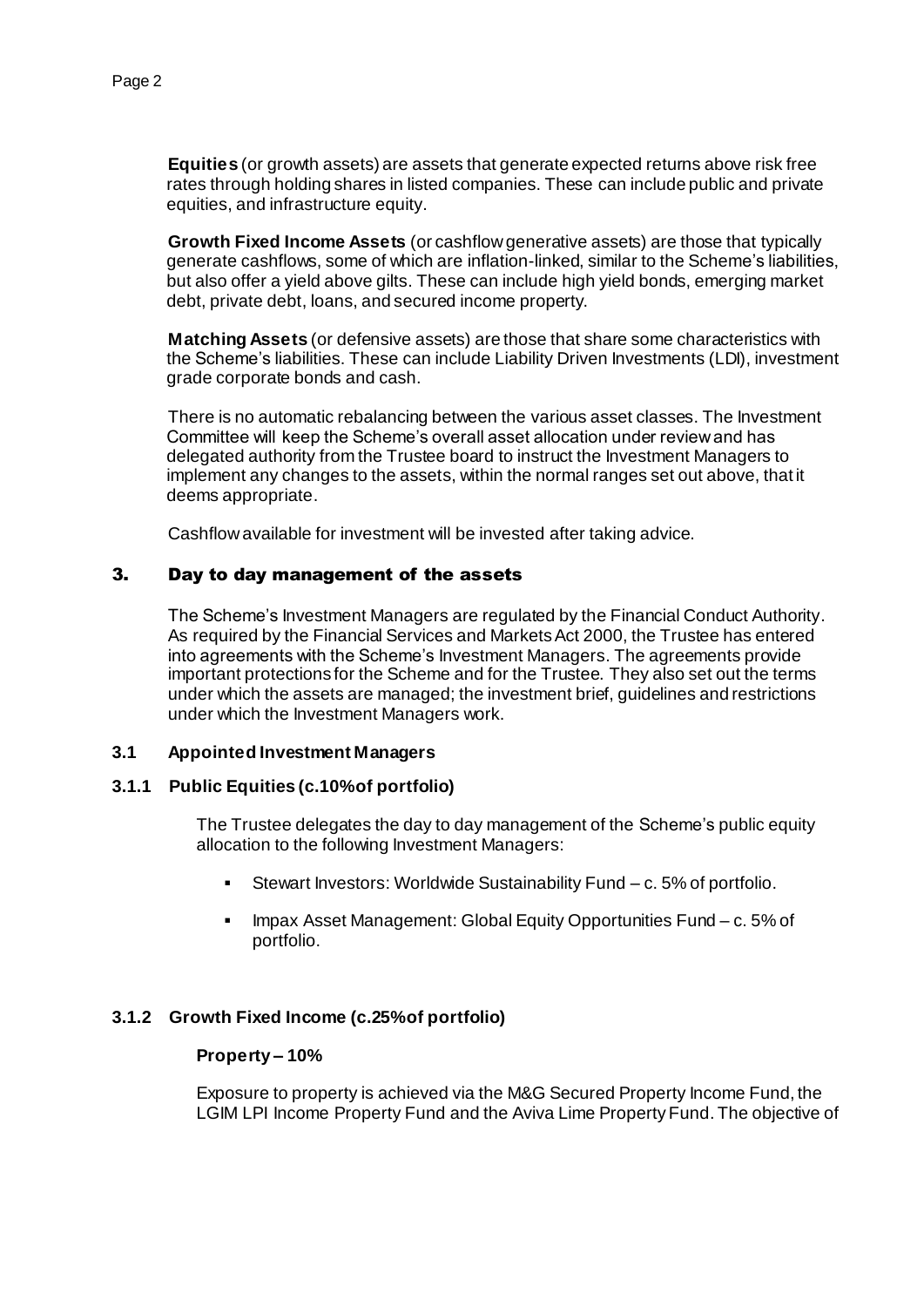the above Property Funds is to deliver low risk, long term income with a high degree of inflation linked rents.

#### **Multi-Asset Credit – 15%**

The Scheme has made an allocation to Multi-Asset Credit (MAC) through the Wellington Multi-Sector Credit fund. MAC is a term used to describe investment in a wide range of credit-based asset classes. The credit-based asset classes can include bank loans, high yield bonds, emerging market debt and structured finance. MAC strategies can also make allocations to investment grade credit, government bonds and cash.

## **3.1.3 Matching Assets (c.65% of portfolio)**

#### **LDI (35%)**

The Trustee delegates the day to day management of the Scheme's LDI assets to LGIM, who invest the assets in the following pooled funds:

- LDI portfolio (a number of pooled funds)
- **Sterling Liquidity (Cash) Fund**

LGIM are responsible for the actual allocation between the various pooled funds, the Trustee sets a target hedge ratio, detailed in the SIP, and LGIM are responsible for maintaining the appropriate composition of pooled funds at their disposal to efficiently manage the Scheme's hedge ratio, the Trustee monitors LGIM.

## **Buy & Maintain Corporate Bonds (30%)**

The mandates aim to capture the additional yield available from investing in corporate rather than government bonds (the "credit risk premium") and preserve value within a diversified portfolio of actively selected credit instruments. Any non-sterling based currency or interest rate exposure is expected to be hedged back to sterling. The key objective of the funds is to avoid defaults and downgrades on credit instruments held.

The Trustee delegates the day to day management of the Scheme's Buy & Maintain Corporate Bond allocation to the following Investment Managers:

- **-** LGIM target 15% of portfolio.
- Royal London Asset Management target 15% of the portfolio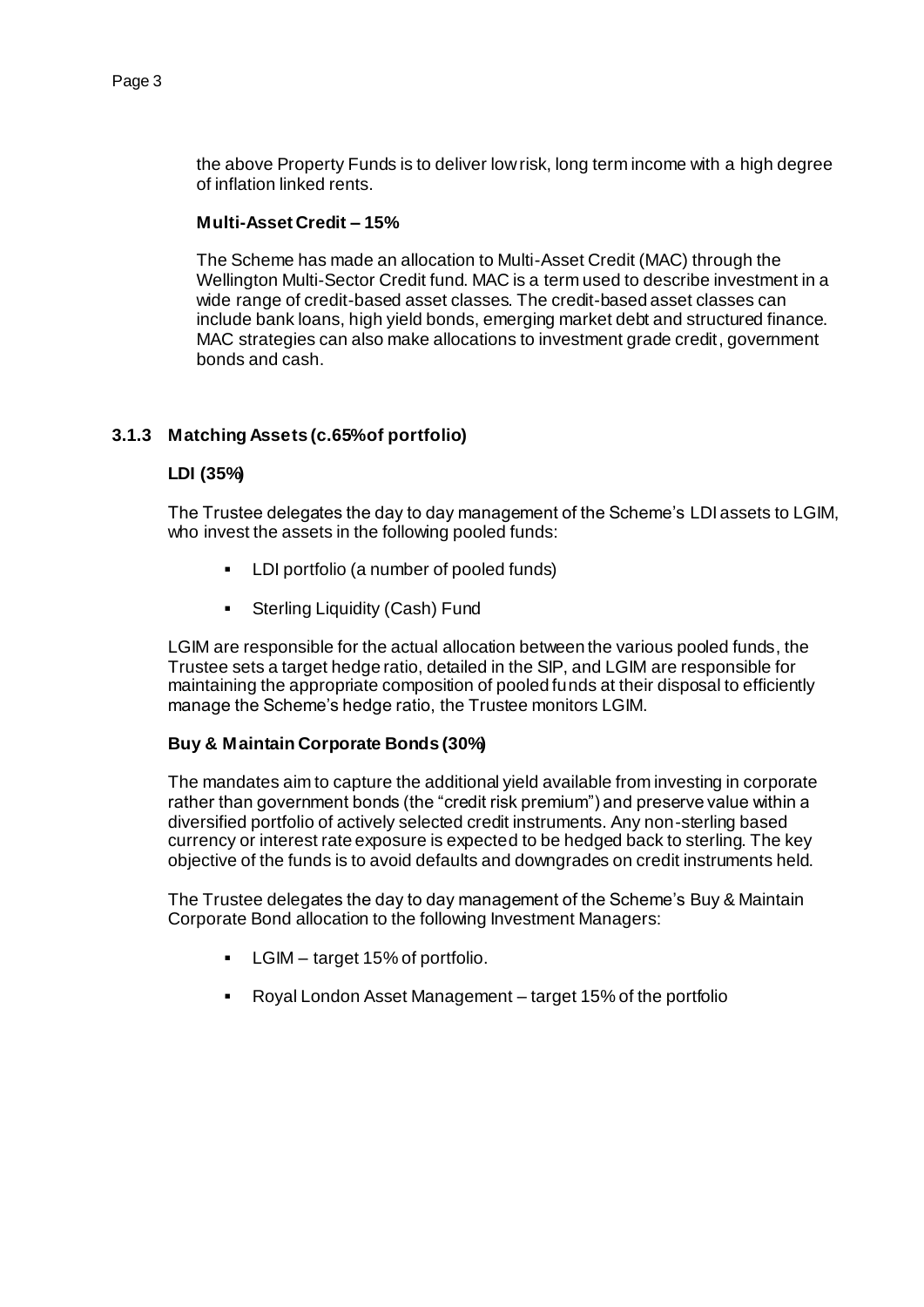# **3.1.4 Legacy Assets**

## **Private Equity**

The Scheme invests in private equity funds, managed by Goldman Sachs Asset Management and Schroder, in Fund of Funds vehicles. These private equity funds focus on achieving long term capital growth by investing in portfolios of other private equity funds.

## **Renewable Energy**

An allocation of the Scheme's assets is also made to the NTR Renewable Energy Fund, managed by BlackRock. The fund provides private equity exposure to investments in solar power generation and on and offshore wind turbine assets in Europe and North America.

## **Real Estate Debt**

The Trustee has allocated a portion of the Growth Fixed Income Assets to real estate debt. Real estate debt is a loan that the borrower is obliged to pay back which is secured by a specified real estate property as collateral.

Exposure to Real Estate Debt is achieved via the following funds:

- M&G via the Real Estate Debt Funds I, II, III and VI
- LaSalle Real Estate Debt Strategies II Fund
- **ICG-Longbow UK Real Estate Debt Investments Funds III and V**
- Goldman Sachs Broad Street Real Estate Credit Partners II Fund
- GAM through their Real Estate Finance Fund

The investment objective of the M&G, GAM and LaSalle funds is to provide attractive risk-adjusted returns and stable distributions, by providing real estate debt capital to the West-European commercial property market, whereas ICG-Longbow is focused on the UK property market.

The Goldman Sachs' fund aims to offer attractive risk adjusted returns through a portfolio of debt investments backed by real estate.

## **Other Growth Fixed Income Assets**

The Scheme also holds an investment in the following fund:

**Morgan Stanley North Haven Credit Partners II** 

The Morgan Stanley fund invests in the private debt of companies and aims to offer attractive risk adjusted returns.